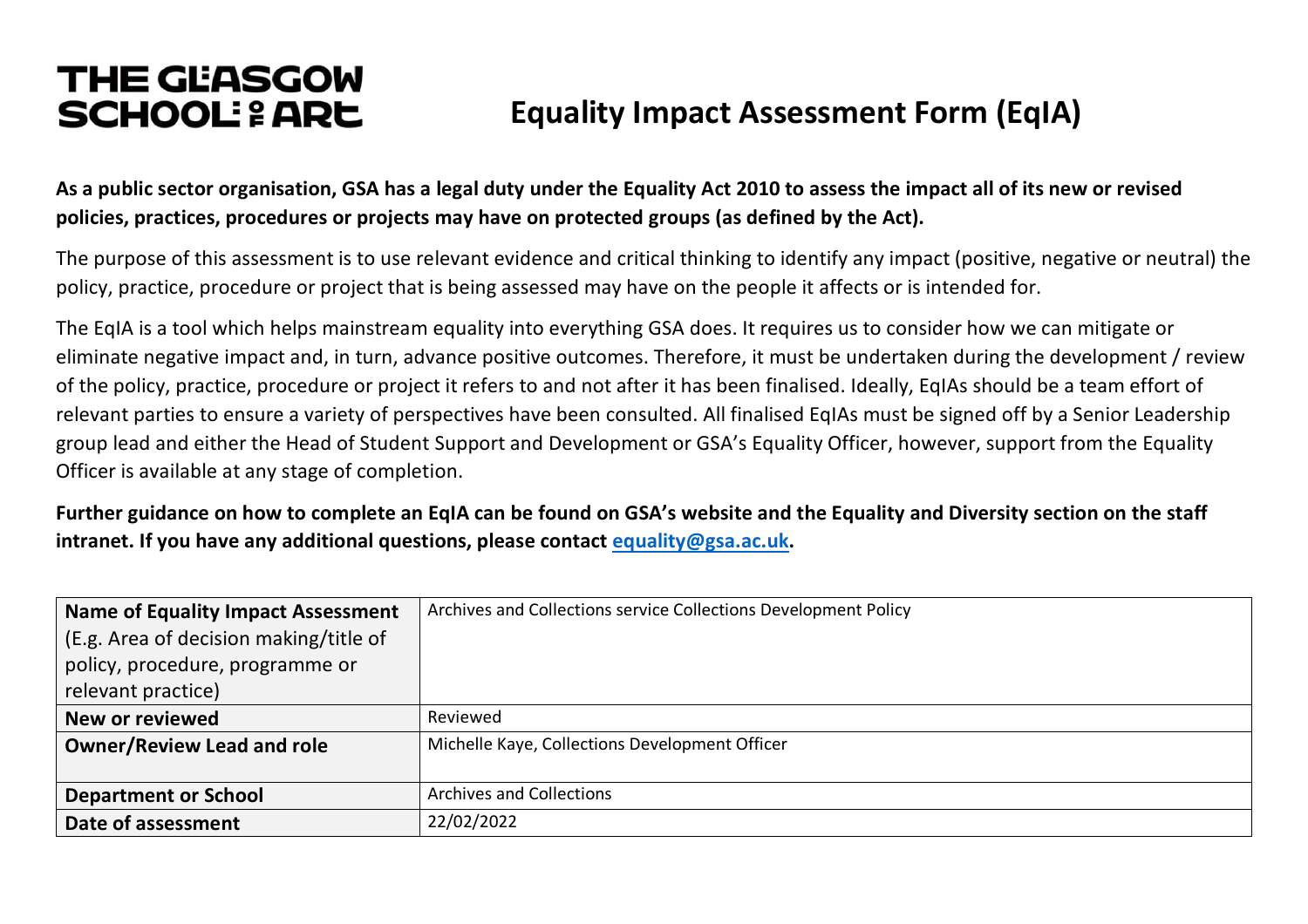## **1. Purpose of policy / practice / procedure / project being assessed** – brief description

The GSA Archives and Collections service has a formal Collection Development Policy in place. This policy ensures that the Glasgow School of Art acts in accordance with nationally agreed standards for museums in the UK with regard to acquisitions and disposals i.e. what material is added to or removed from the museum and archive collections.

The Collection Development Policy includes a definition of the Archives and Collections service's themes and priorities for future collecting:

"The extent of future acquisitions for The Glasgow School of Art's Archives and Collections (as a result of gift, bequest or purchase) will be restricted to items of a fine art, design or architectural nature. All future acquisitions will relate to either the history or development of teaching at the School, or will consist of work and/or records either produced by, or in the collection of, former staff and students of the School, current staff and students of the School, or by individuals or groups directly associated with the School. Collections development activities take into consideration the UK Government's Public Sector Equality Duty and aim to ensure the holdings represent GSA's diverse and evolving learning & teaching, research and cultural environment as it is now and as it was in the past. This policy ensures that The Glasgow School of Art acts in accordance with nationally agreed standards for museums and archives in the UK with regard to acquisitions and disposals."

The decision-making process around identifying suitable material for the holdings is further clarified in the A&C's Decision Guide.

Between 2013 and 2017 work was undertaken to develop a Collections Development Plan which set out in more detail the goal that the collections should be a high-profile and widely-used resource which should provide a window onto the diverse and evolving Learning & Teaching and Research environment of the School as it is now and as it was in the past, specifically a comprehensive collection which represents

- o work by staff and students, past and present
- o the full range of practice undertaken at the GSA now and throughout our history

Work to deliver this plan has been delayed due to staffing changes but the plan is being reviewed in 2022. At the current time, acquisitions of contemporary work by students are actively sought by collecting the work of UG and PG prize winners (specifically the Newbery, Foulis and Chair Medal prizes). However, acquisitions of historic material (e.g. work by GSA alumni) is not proactively managed, rather the A&C wait for donors to approach the service voluntarily and then assess if the material on offer is a suitable fit for the holdings. In addition, A&C projects such as research projects or exhibitions have resulted in material being offered to the GSA in relation to the themes of these projects.

## **2. Evidence used when undertaking this assessment** – this can comprise of internal and external reports, survey data, etc

Collections development activities take into consideration the UK Government's Public Sector Equality Duty and aim to ensure the holdings represent GSA's diverse and evolving learning & teaching, research and cultural environment as it is now and as it was in the past. The Collections Development policy ensures that The Glasgow School of Art acts in accordance with nationally agreed standards for museums and archives in the UK with regard to acquisitions and disposals.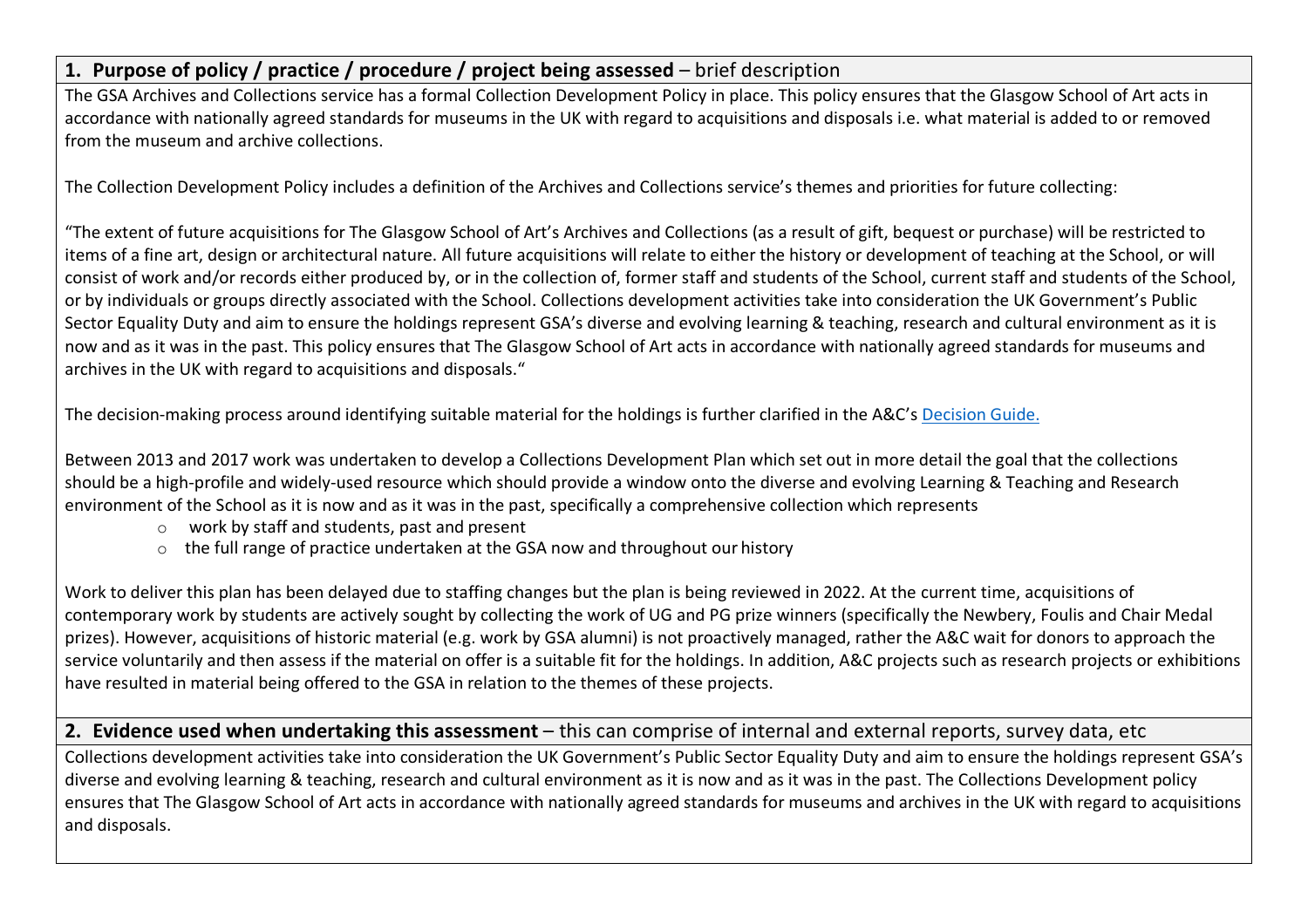**3. Type of impact by protected characteristic** – please provide details of the potential impact (could be more than just one type); make reference to relevant evidence (from the list you provided above) where applicable

|                                                         | <b>Positive impact</b>                                                                                                                                                                                                                                                                                                                                                                                                                                                                                                                                                                                                                                                                                                                                                                                                                                                               | <b>Negative impact</b>                                                                                                                                                                                                                                                                                                                                                                                                                                                                                                                                                                                                      | <b>Neutral impact</b> |
|---------------------------------------------------------|--------------------------------------------------------------------------------------------------------------------------------------------------------------------------------------------------------------------------------------------------------------------------------------------------------------------------------------------------------------------------------------------------------------------------------------------------------------------------------------------------------------------------------------------------------------------------------------------------------------------------------------------------------------------------------------------------------------------------------------------------------------------------------------------------------------------------------------------------------------------------------------|-----------------------------------------------------------------------------------------------------------------------------------------------------------------------------------------------------------------------------------------------------------------------------------------------------------------------------------------------------------------------------------------------------------------------------------------------------------------------------------------------------------------------------------------------------------------------------------------------------------------------------|-----------------------|
| Age                                                     | The potential for positive equality impact has<br>been identified where equality consideration<br>and due regard to the PSED is embedded into<br>Archives and Collections service Collection<br>Development Policy, into the Collections<br>Development Plan and criteria set for new<br>acquisitions in order to ensure that<br>acquisitions demonstrate a diversity of<br>perspective and / or enhance cultural<br>diversity in the collection.<br>There is also potential for positive impact by<br>providing more information to potential<br>donors and by promoting this area of the<br>A&C's activities so that a wider range of<br>stakeholders can engage with these<br>processes, the service and the holdings.<br>If the actions in this EqIA are undertaken the<br>holdings will become more diverse and will<br>more fully represent GSA's activities and<br>community. | Across the current policy the potential for<br>negative impact arises due to the fact that<br>there is no reference to the need to give<br>equality consideration and due regard to the<br>PSED in the acquisition and disposal of<br>artefacts or in the development of the<br>Archives and Collections service Collection<br>Development Plan.<br>Whilst the drive to develop GSA's archives and<br>collections is inclusion, there is currently no<br>evidence to demonstrate how diversity of<br>culture or the perspectives of protected<br>characteristic or under-represented groups is<br>reflected or represented. |                       |
|                                                         | <b>Positive impact</b>                                                                                                                                                                                                                                                                                                                                                                                                                                                                                                                                                                                                                                                                                                                                                                                                                                                               | <b>Negative impact</b>                                                                                                                                                                                                                                                                                                                                                                                                                                                                                                                                                                                                      | <b>Neutral impact</b> |
| <b>Disability</b>                                       | As above (see Age)                                                                                                                                                                                                                                                                                                                                                                                                                                                                                                                                                                                                                                                                                                                                                                                                                                                                   | As above (see Age)                                                                                                                                                                                                                                                                                                                                                                                                                                                                                                                                                                                                          |                       |
|                                                         | <b>Positive impact</b>                                                                                                                                                                                                                                                                                                                                                                                                                                                                                                                                                                                                                                                                                                                                                                                                                                                               | <b>Negative impact</b>                                                                                                                                                                                                                                                                                                                                                                                                                                                                                                                                                                                                      | <b>Neutral impact</b> |
| <b>Gender reassignment</b><br>(covers Trans identities) | As above (see Age)                                                                                                                                                                                                                                                                                                                                                                                                                                                                                                                                                                                                                                                                                                                                                                                                                                                                   | As above (see Age)                                                                                                                                                                                                                                                                                                                                                                                                                                                                                                                                                                                                          |                       |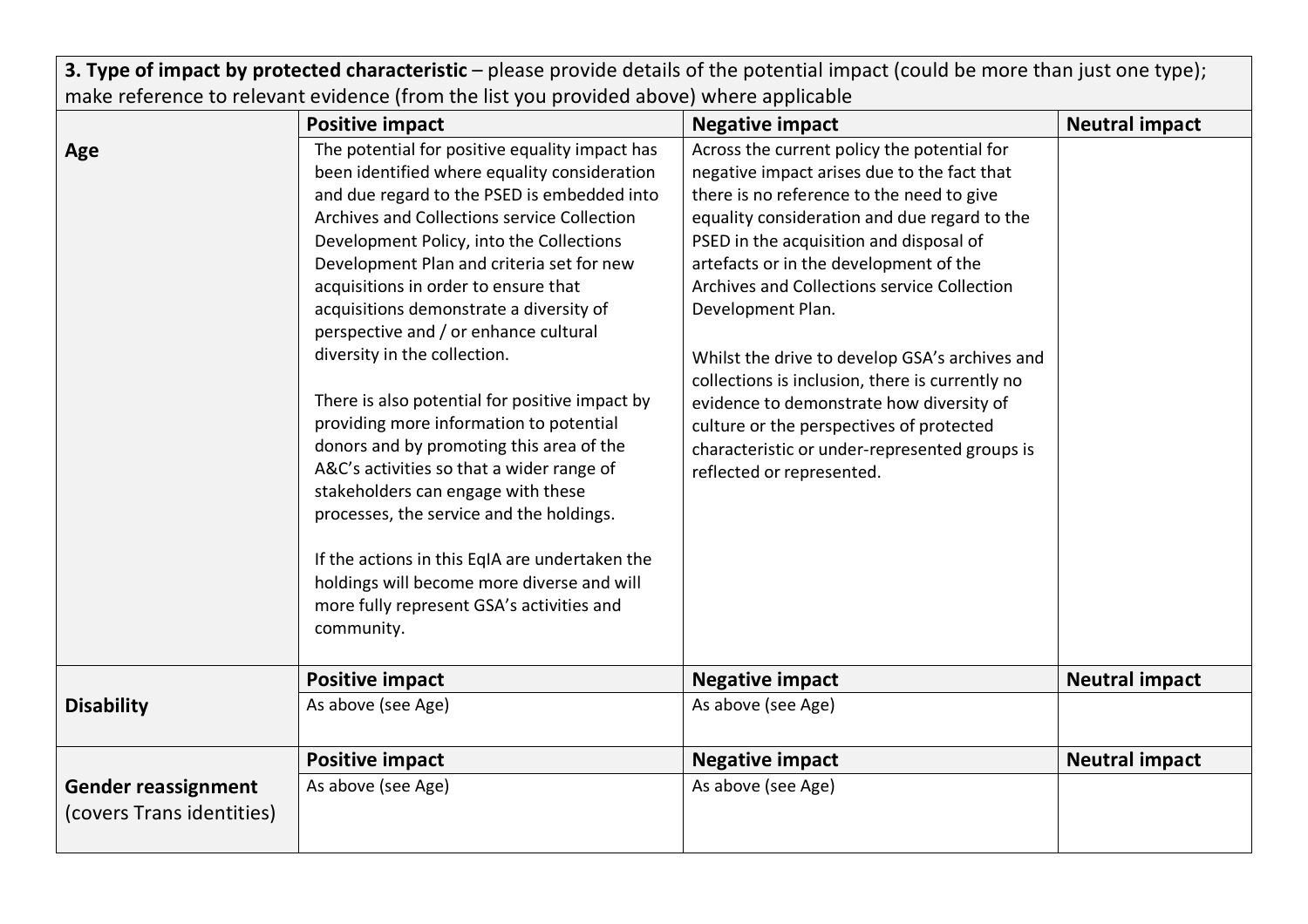|                                                                                                                                                                                         | <b>Positive impact</b> | <b>Negative impact</b> | <b>Neutral impact</b> |
|-----------------------------------------------------------------------------------------------------------------------------------------------------------------------------------------|------------------------|------------------------|-----------------------|
| <b>Marriage and Civil</b><br>Partnership                                                                                                                                                | As above (see Age)     | As above (see Age)     |                       |
|                                                                                                                                                                                         | <b>Positive impact</b> | <b>Negative impact</b> | <b>Neutral impact</b> |
| <b>Pregnancy and</b><br><b>Maternity</b>                                                                                                                                                | As above (see Age)     | As above (see Age)     |                       |
|                                                                                                                                                                                         | <b>Positive impact</b> | <b>Negative impact</b> | <b>Neutral impact</b> |
| Race                                                                                                                                                                                    | As above (see Age)     | As above (see Age)     |                       |
|                                                                                                                                                                                         | <b>Positive impact</b> | <b>Negative impact</b> | <b>Neutral impact</b> |
| <b>Religion or Belief</b>                                                                                                                                                               | As above (see Age)     | As above (see Age)     |                       |
|                                                                                                                                                                                         | <b>Positive impact</b> | <b>Negative impact</b> | <b>Neutral impact</b> |
| <b>Sex</b>                                                                                                                                                                              | As above (see Age)     | As above (see Age)     |                       |
|                                                                                                                                                                                         | <b>Positive impact</b> | <b>Negative impact</b> | <b>Neutral impact</b> |
| <b>Sexual orientation</b>                                                                                                                                                               | As above (see Age)     | As above (see Age)     |                       |
|                                                                                                                                                                                         | <b>Positive impact</b> | <b>Negative impact</b> | <b>Neutral impact</b> |
| Impact on other groups<br>(e.g. Care Experienced;<br>Carers; Military<br>Veterans; Low<br>Socioeconomic Status<br>(SES); Asylum Seekers;<br><b>British Sign Language</b><br>Users, etc) | As above (see Age)     | As above (see Age)     |                       |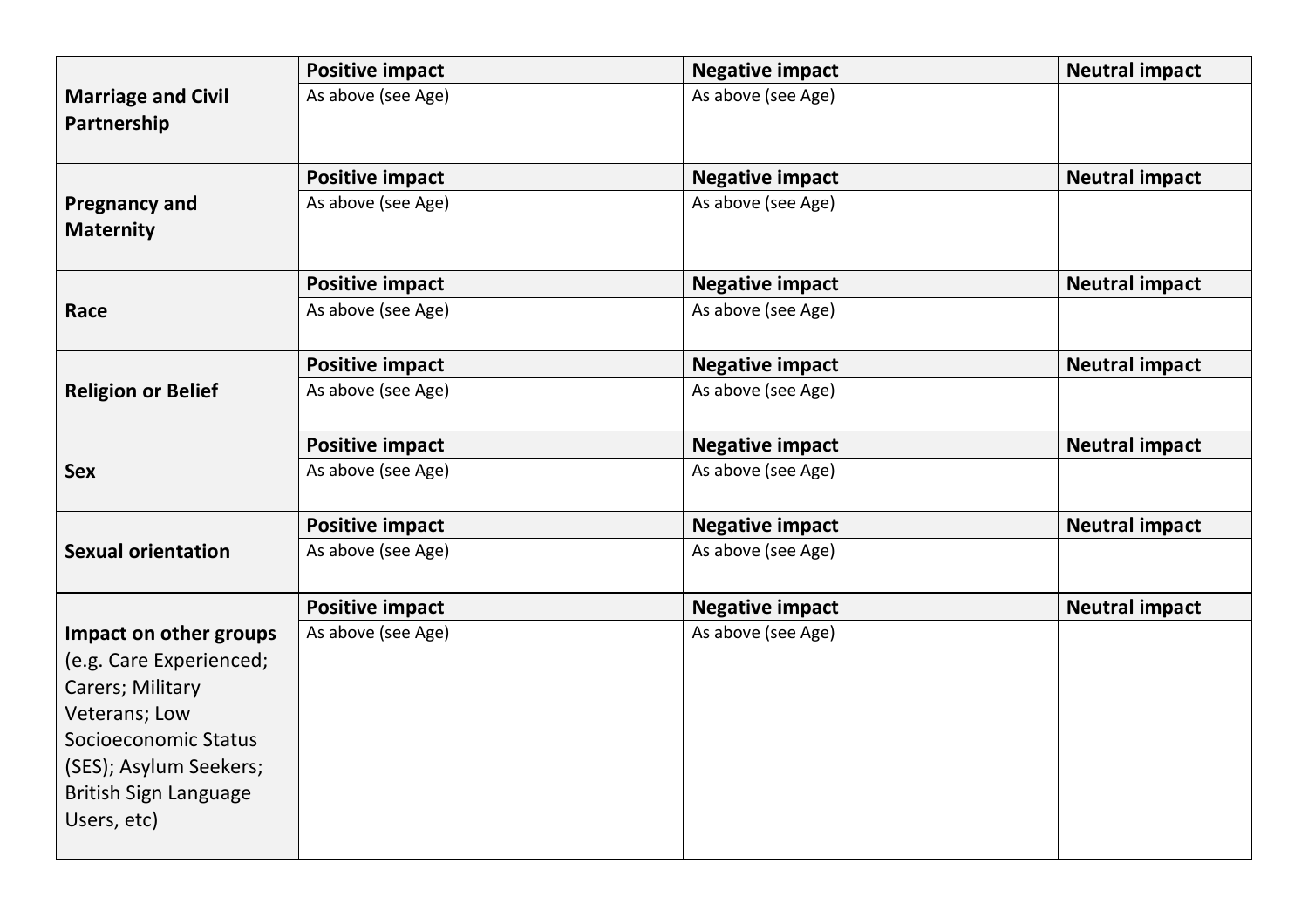## **4. How has the identified negative impact been mitigated?** – please provide details of undertaken actions broken down by protected characteristic

Both the above points can be addressed by ensuring that equality consideration is embedded in decision making in respect of collection development and in the reporting and monitoring of these decisions. In addition to this, the documentation of existing holdings is under review (see Documentation Policy EqIA), so ensure the diversity of material already present in the holdings is accurately described and accessible to all.

**5. Any outstanding mitigation (where applicable)** – please provide a concise action plan with action owner and a timescale for completion

| <b>Action</b>                                                                                                                                                                                                                                     | <b>Equality Impact</b> | <b>Person Responsible</b>              | <b>Time frame</b> |
|---------------------------------------------------------------------------------------------------------------------------------------------------------------------------------------------------------------------------------------------------|------------------------|----------------------------------------|-------------------|
| The Equality Act 2010 and the<br>PSED should be referenced<br>under a separate point under (9)<br>in the Collection Development<br>Policy in order to ensure that<br>equality consideration is<br>embedded into the procedure<br>for acquisition; | Positive               | <b>Collections Development Officer</b> | May 2022          |
| Ensure curatorial principles in<br>respect of disposal clearly set out<br>how equality consideration and due<br>regard to the PSED is given;                                                                                                      | Positive               | <b>Collections Development Officer</b> | May 2022          |
| <b>Update Collections Development</b><br>Policy to commit to PSED and to<br>developing a collection which<br>reflects the diversity of GSA past and<br>present;                                                                                   | Positive               | <b>Collections Development Officer</b> | AY 2021-2022      |
| Update website information to<br>highlight collecting priorities;                                                                                                                                                                                 | Positive               | <b>Collections Development Officer</b> | AY 2021-2022      |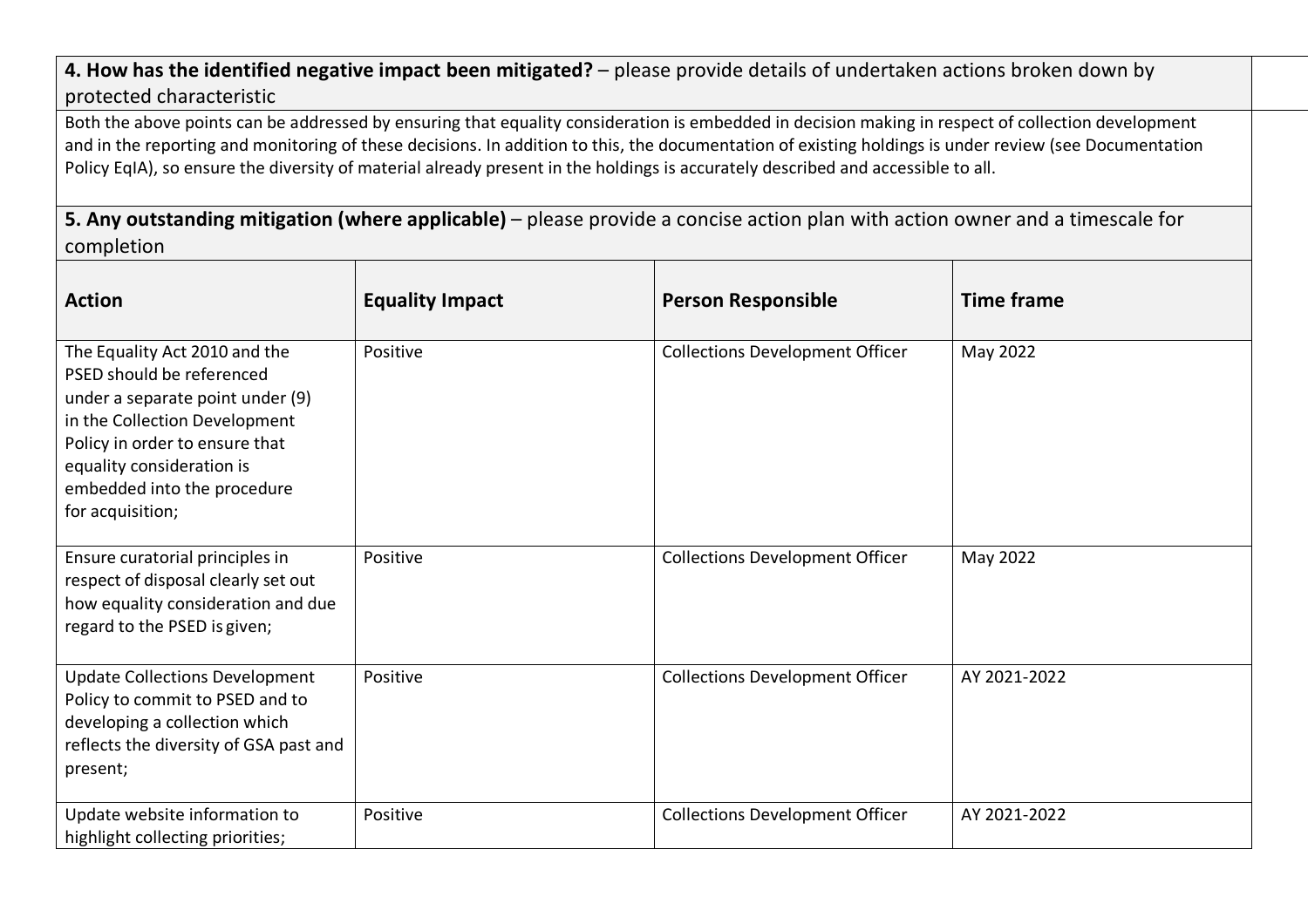| Update Decision Tree to further<br>clarify collecting priorities;                                                                                                                                | Positive | <b>Collections Development Officer</b>                                                                        | AY 2021-2022           |
|--------------------------------------------------------------------------------------------------------------------------------------------------------------------------------------------------|----------|---------------------------------------------------------------------------------------------------------------|------------------------|
| <b>Update Collection Development Plan</b><br>to identify how the collection can be<br>developed to better represent the<br>student and staff body, and any<br>protected characteristics therein; | Positive | <b>Collections Development Officer</b>                                                                        | AY 2022-2023           |
| <b>Promote Archives &amp; Collections</b><br>acquisition activities through online<br>channels and social media, so as to<br>reach a wider audience;                                             | Positive | <b>A&amp;C User Services Team</b>                                                                             | AY 2022-2023           |
| Embed acquisition work with<br>research, L&T, collections<br>documentation and care, and<br>engagement projects so as to<br>support current research and user<br>interests;                      | Positive | A&C Manager                                                                                                   | AY 2022-2023           |
| Introduce periodical collection<br>review to assess whether gaps in<br>representation of protected<br>characteristics are being addressed<br>and update collections plan<br>accordingly.         | Positive | <b>Collections Development Officer</b>                                                                        | AY 2027-2028 (ongoing) |
|                                                                                                                                                                                                  |          | 6. Who has been consulted while undertaking this assessment? - please list all relevant internal stakeholders |                        |
| Svetoslava Sergieva - Equality Officer                                                                                                                                                           |          |                                                                                                               |                        |
|                                                                                                                                                                                                  |          |                                                                                                               |                        |